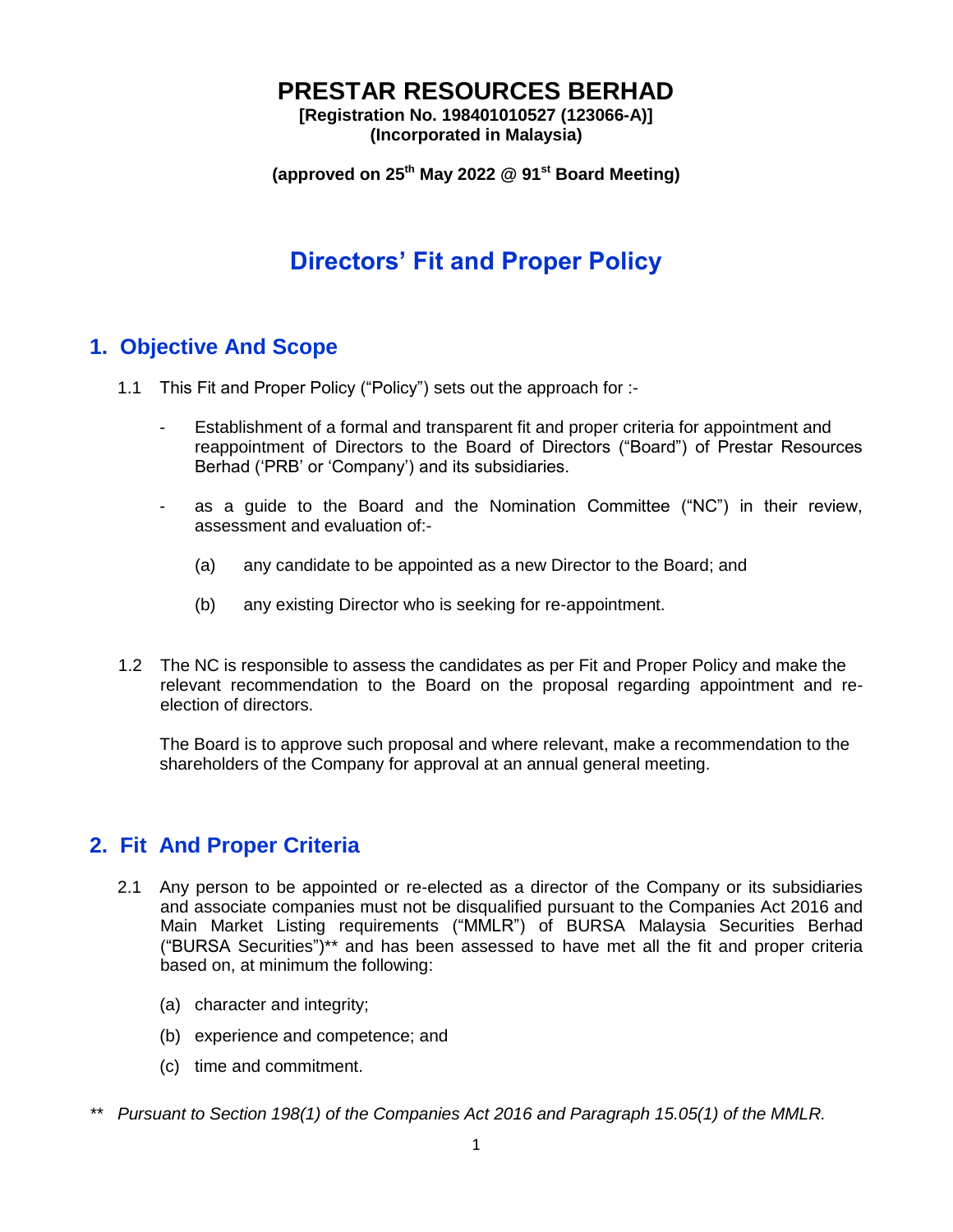# **2 .1.1 Character and integrity**

## **(i) Probity**

- is compliant with legal obligations, regulatory requirements and professional standards
- has not been obstructive, misleading or untruthful in dealings with regulatory bodies or a court

### **(ii) Personal integrity**

- has not perpetrated or participated in any business practices which are deceitful, oppressive improper (whether unlawful or not), or which otherwise reflect discredit on his professional conduct
- service contract (i.e. in the capacity of management or director) had not been terminated in the past due to concerns on personal integrity
- has not abused other positions (i.e. political appointment) to facilitate government relations for the company in a manner that contravenes the principles of good governance

## **(iii) Financial integrity**

- manages personal debts or financial affairs satisfactorily
- demonstrates ability to fulfill personal financial obligations as and when they fall due

# **(iv) Reputation**

- is of good repute in the financial and business community
- has not been the subject of civil or criminal proceedings or enforcement action, in managing or governing an entity for the past 10 years
- has not been substantially involved in the management of a business or company which has failed, where that failure has been occasioned in part by deficiencies in that management.

# **2.1.2 Experience and competence**

#### **(i) Qualifications, training and skills**

- possess appropriate qualification, training, skills, practical experience and commitment to effectively fulfill the role and responsibilities of the position
- has a considerable understanding on the workings of a corporation
- possesses general management skills as well as understanding of corporate governance and sustainability issues
- keeps knowledge current based on continuous professional development
- possesses leadership capabilities and a high level of emotional intelligence